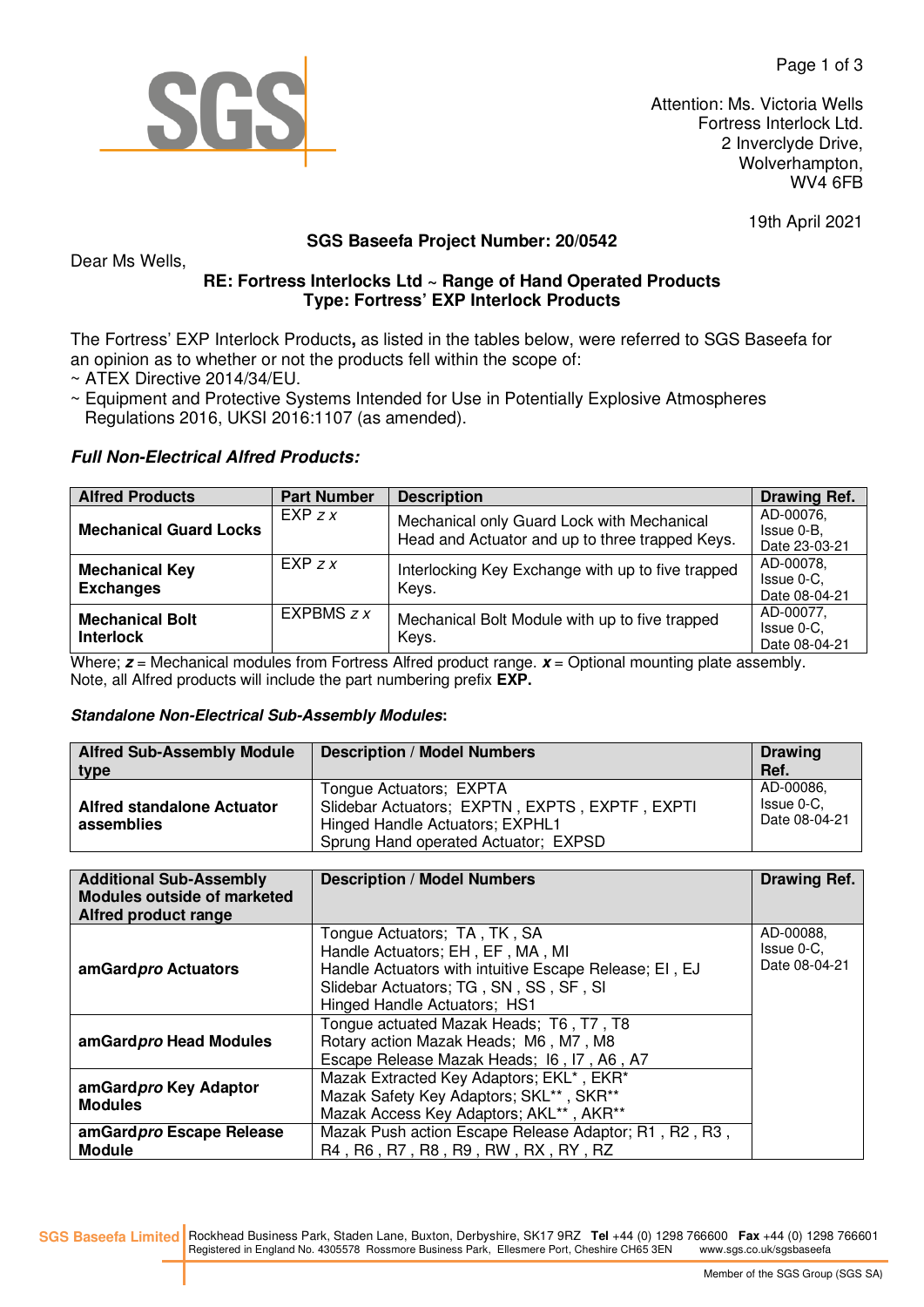# **For Clarification:**

Article 2 Paragraph (1) of the ATEX Product Directive 2014/34/EU and also UKSI 2016:1107 (as amended), confirms that the scope is limited to 'equipment', defined as "machines, apparatus, fixed or mobile devices, control components and instrumentation thereof and detection or prevention systems which, separately or jointly, are intended for the generation, transfer, storage, measurement, control and conversion of energy or the processing of material and which are capable of causing an explosion through their own potential sources of ignition".

#### **SGS Baseefa Review:**

The drawings submitted by Fortress Interlocks Ltd for the hand operated products listed in the table on page 1, have been reviewed by SGS Baseefa.

The Fortress Interlocks Ltd hand operated products, type **Fortress' EXP Interlock Products**, as listed in the tables on page 1, are manufactured in stainless steel as standard with the option of Zinc Alloy AG40A (Zamak 3 (Mazak)), and the 'Red Escape Release Handle of the E\* Actuator Assembly' is manufactured in Aluminium with a non-metallic powder coating of 0.2mm thickness.

The products have been assessed against the scope of European Union Directive 2014/34/EU of 26 February 2014 and have been found to be excluded from the scope of the directive.

The products have also been assessed against the scope of the Equipment and Protective Systems Intended for Use in Potentially Explosive Atmospheres Regulations 2016, UKSI 2016:1107 (as amended), and have been found to be excluded from the scope of the UK Regulations.

Noting that the range of door locks do incorporate very small stainless-steel springs to aid positioning/alignment of internal parts. However, these springs have very low stored energy values of 2.3374J or considerably less, hence they are not deemed to be a potential ignition risk for gas or dust applications.

The ATEX Product Directive 2014/34/EU Guidelines provide further clarification on products deemed out of scope of the directive. Article 38 of the guidelines (available at the link below) specifically states that **'equipment moved only by human power'** is outside the scope of Directive 2014/34/EU. At the time of this letter being issued, the UK Government has not yet issued equivalent Guidelines, therefore the UK Approved Bodies Group has agreed to use the ATEX guidelines until such time that UK Guidelines are published.

If there are potential ignition risks from electrostatic discharge, related to the potential manner of use of the product or due to the choice of non-metallic materials for items such as knobs/handles/coatings, the European Commission and UK Government have given guidance that where a risk is solely related to an electrostatic discharge which may occur as a function of the use of the equipment this does not bring the equipment in scope.

The end user shall control the risk of potential ignitions that may arise due to static electricity.

The latest advice as affirmed by the UK Department of Business, Energy & Industrial Strategy (BEIS) is that such equipment should not be considered to fall under the ATEX Directive 2014/34/EU or the UKSI 2016:1107 (as amended) and hence shall not carry any ATEX marking or UKEX marking.